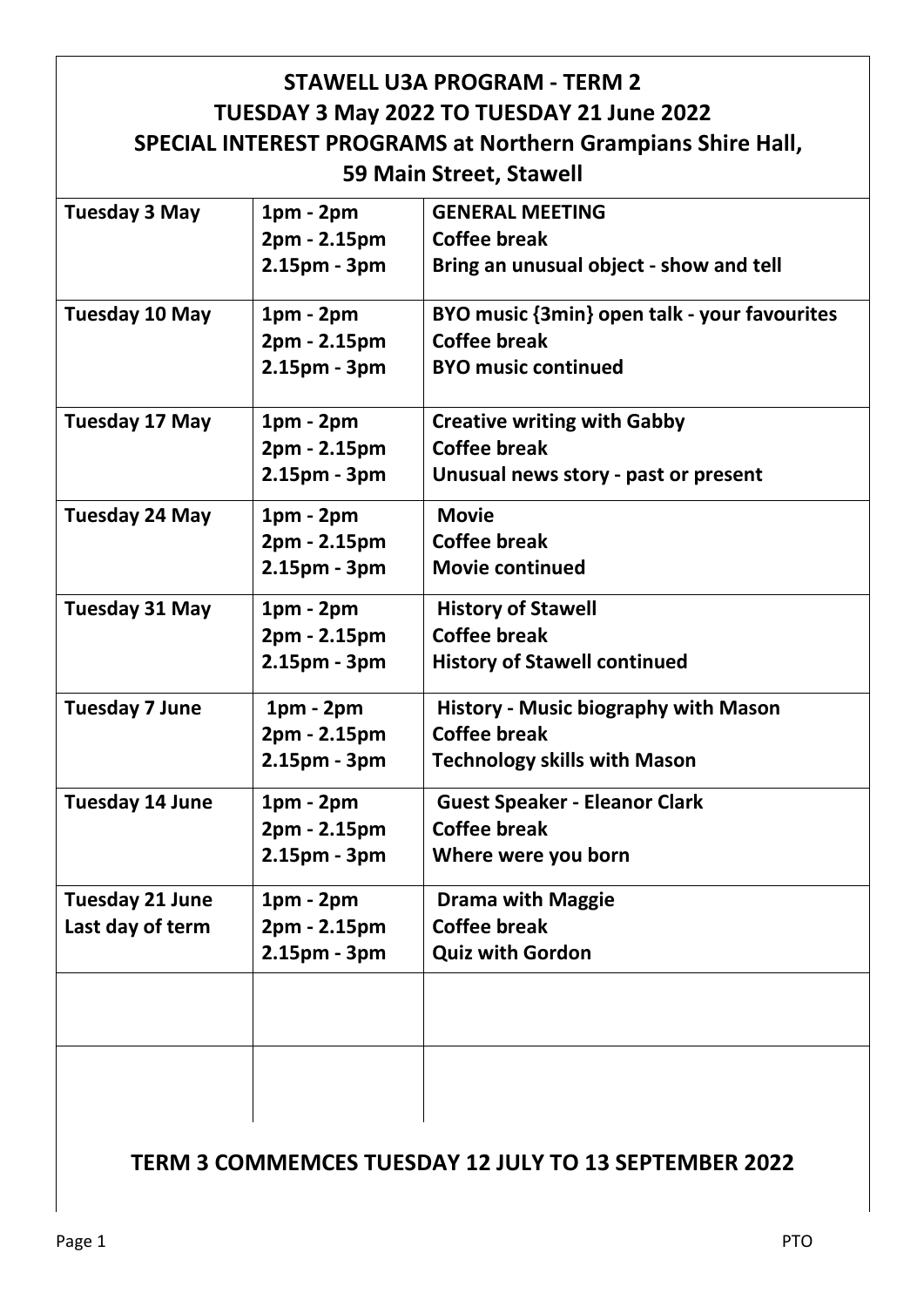| <b>STAWELL U3A PROGRAM - TERM 2</b>                                                                                                                                                                                                                                                                                                                                                                       |             |                                                                                                                                                               |                                                                                                     |  |  |
|-----------------------------------------------------------------------------------------------------------------------------------------------------------------------------------------------------------------------------------------------------------------------------------------------------------------------------------------------------------------------------------------------------------|-------------|---------------------------------------------------------------------------------------------------------------------------------------------------------------|-----------------------------------------------------------------------------------------------------|--|--|
| TUESDAY 3 MAY 2022 TO TUESDAY 21 JUNE 2022                                                                                                                                                                                                                                                                                                                                                                |             |                                                                                                                                                               |                                                                                                     |  |  |
| <b>STAWELL U3A CLASSES</b>                                                                                                                                                                                                                                                                                                                                                                                |             |                                                                                                                                                               |                                                                                                     |  |  |
| <b>Every</b><br><b>Monday</b>                                                                                                                                                                                                                                                                                                                                                                             | 10am - 11am | Tai Chi with skilled Tai Chi teacher<br>Karen Dudley - 0487 952 663                                                                                           | <b>Neighbourhood</b><br><b>House</b><br><b>42 Sloane Street</b><br><b>Stawell</b>                   |  |  |
| <b>Every</b><br><b>Tuesday</b>                                                                                                                                                                                                                                                                                                                                                                            | 11am - 12pm | <b>German with language tutor</b><br>Karen Jenkins - 0400 583 066                                                                                             | <b>Stawell Library</b><br>3 - 5 Sloane Street<br><b>Stawell</b>                                     |  |  |
| <b>Every</b><br>Wednesday                                                                                                                                                                                                                                                                                                                                                                                 | $1pm-3pm$   | Music, craft & singing for pleasure<br><b>Mason Chamberlin - 0427 700 258</b>                                                                                 | <b>13 Napier Street</b><br><b>Stawell</b>                                                           |  |  |
| <b>Every</b><br><b>Tuesday</b>                                                                                                                                                                                                                                                                                                                                                                            | 10am - 12pm | Art - open to everyone, group<br>includes TUTORED drawing and<br>water colour/acrylics - beginner to<br>masterclass<br><b>Mason Chamberlin - 0427 700 258</b> | <b>Northern</b><br><b>Grampians</b><br><b>Shire Hall</b><br><b>59 Main Street</b><br><b>Stawell</b> |  |  |
|                                                                                                                                                                                                                                                                                                                                                                                                           |             | <b>SOCIAL</b>                                                                                                                                                 |                                                                                                     |  |  |
| <b>Weekly on</b><br>Wednesday                                                                                                                                                                                                                                                                                                                                                                             | 10am - 12pm | <b>Cards for fun with Robert Frampton</b>                                                                                                                     | <b>Stawell Library</b><br>$3 - 5$ Sloane St<br><b>Stawell</b>                                       |  |  |
| <b>Weekly on</b><br><b>Friday</b>                                                                                                                                                                                                                                                                                                                                                                         | 2pm         | Coffee and chat - Livindi Cafe                                                                                                                                | 100 Main St<br><b>Stawell</b>                                                                       |  |  |
| <b>Monthly</b><br><b>Book Club</b>                                                                                                                                                                                                                                                                                                                                                                        |             | <b>Meetings advised by co-ordinator</b>                                                                                                                       |                                                                                                     |  |  |
| Mid term                                                                                                                                                                                                                                                                                                                                                                                                  |             | Social lunch to be advised                                                                                                                                    |                                                                                                     |  |  |
| End of term<br>outing                                                                                                                                                                                                                                                                                                                                                                                     |             | Special interest outing and lunch                                                                                                                             |                                                                                                     |  |  |
| STAWELL & DISTRICT TO BA<br>IncA003217C<br>ABN28591227418<br><b>Meeting address: Please refer to Program</b><br>Postal address: Stawell U3A, Stawell Library, 3-5 Sloane Street. Stawell 3380<br>Phone No: 0492 939 186 Email: info.stawellanddistrictu3a@gmail.com<br>For further information phone: Irene 0427 547 891 or Gabby 0427 700 258<br>U3A Stawell respects your rights to information privacy |             |                                                                                                                                                               |                                                                                                     |  |  |